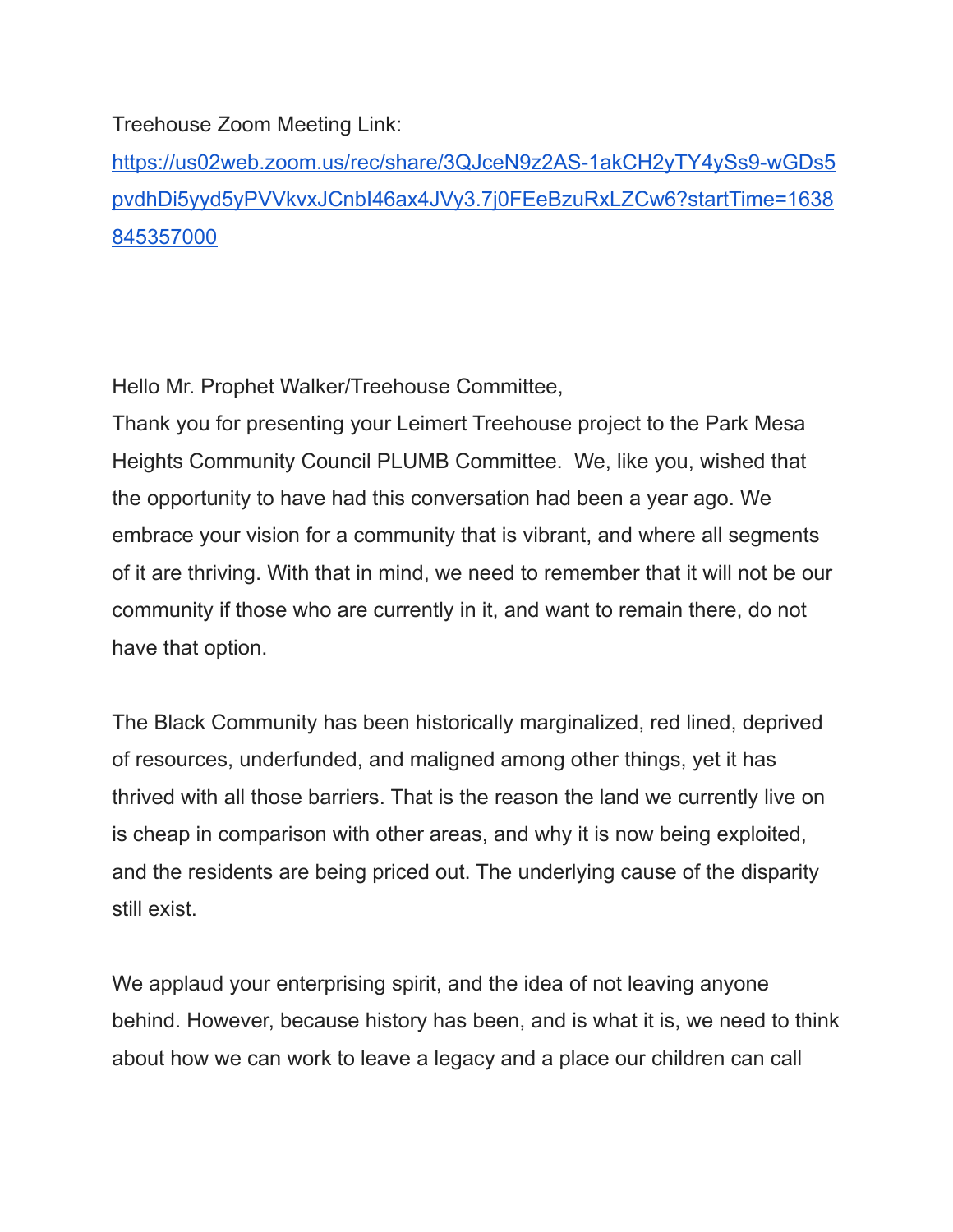home. With that in mind, we would like you to consider the following questions / concerns that presented themselves during our meeting.

Please find to follow a list of recommendations made at our meeting:

- Reduce project to max of 5 to 6 stories
- Obtain a third party engineering company to determine if the land can support the structure, due to the earthquake fault
- Do not block the view on the current community behind the project
- Third party infrastructure survey to determine how your project and the community will be impacted by the additional stress to an infrastructure system older than you've been alive.
- Increase parking spaces for the commercial tenants and residences
- What is the composition and the height of the wall on the rooftop?
- Consider eliminating the rooftop playground/pool for the rich & famous for a more energy efficient system (solar) and a edible garden.
- Increase the size the each apartment to emulate the current bedroom sizes in the community
- Reduce number of studios for 1 bedrooms & increase numbers of 2 and 3 bedrooms to meet the needs of our current communities
- Look at the Local Median Income for Park Mesa, Hyde Park and View Heights.
- Bring the architecture more in tune with the Park Mesa Heights community.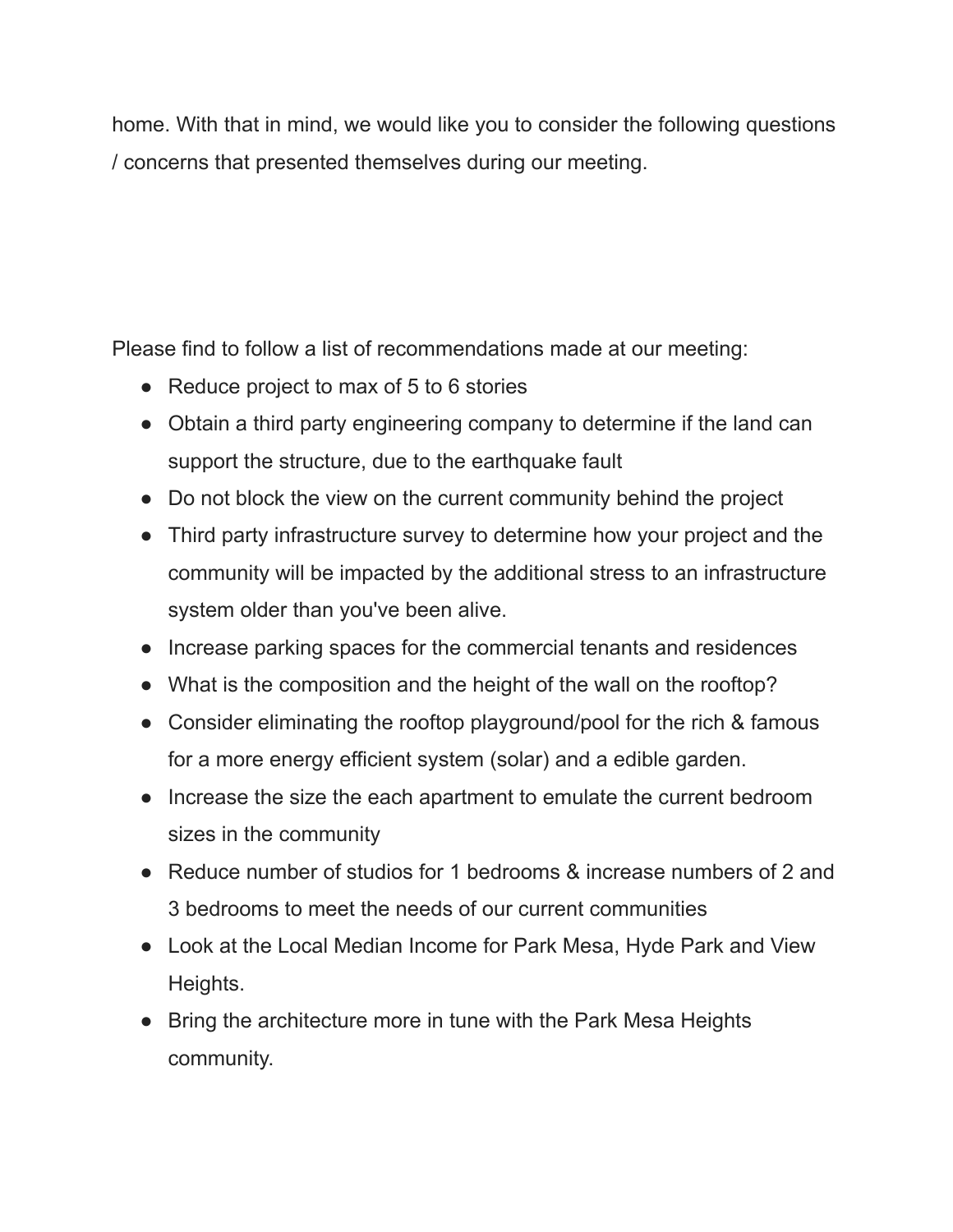- Conduct a survey of our Park Mesa Heights community (Not Leimert) to get a feel for their needs and aspirations
- Research with the City/Metro/Destination Crenshaw/Dept. Of Water and Power on why they went against Engineers advised not to bring the train at grade due to the possible dangerous and negative impact on the infrastructure at Vernon and Crenshaw.
- What are you doing to address Park Mesa Heights Community Council concerns about Crenshaw sinking between Vernon and Slauson on Crenshaw along with Water leaking beneath.
- Can you find a way to work with current Hyde Park, Angeles Mesa and View Heights families / individuals who need affordable housing but are not low income based on the city, state, or federal standards?
- Expand on the grocery store concept (perhaps a Co-op grocery). It seems like independent individuals all sharing a space are extracting from the community providing different retail services that are of little relevance to the community.
- Mutual benefits for the Park Mesa Heights community
- Review our Crenshaw Corridor Specific Plan
- Review our city ordinance

Please answer the following questions:

- What is your development agreement with the City of Los Angeles?
- Is this an opportunity zone project?
- Is your project TOC funded?
- Do all the units include a restroom and a kitchen?
- Why proposing a communal type project do you think is beneficial or advantageous for our community?